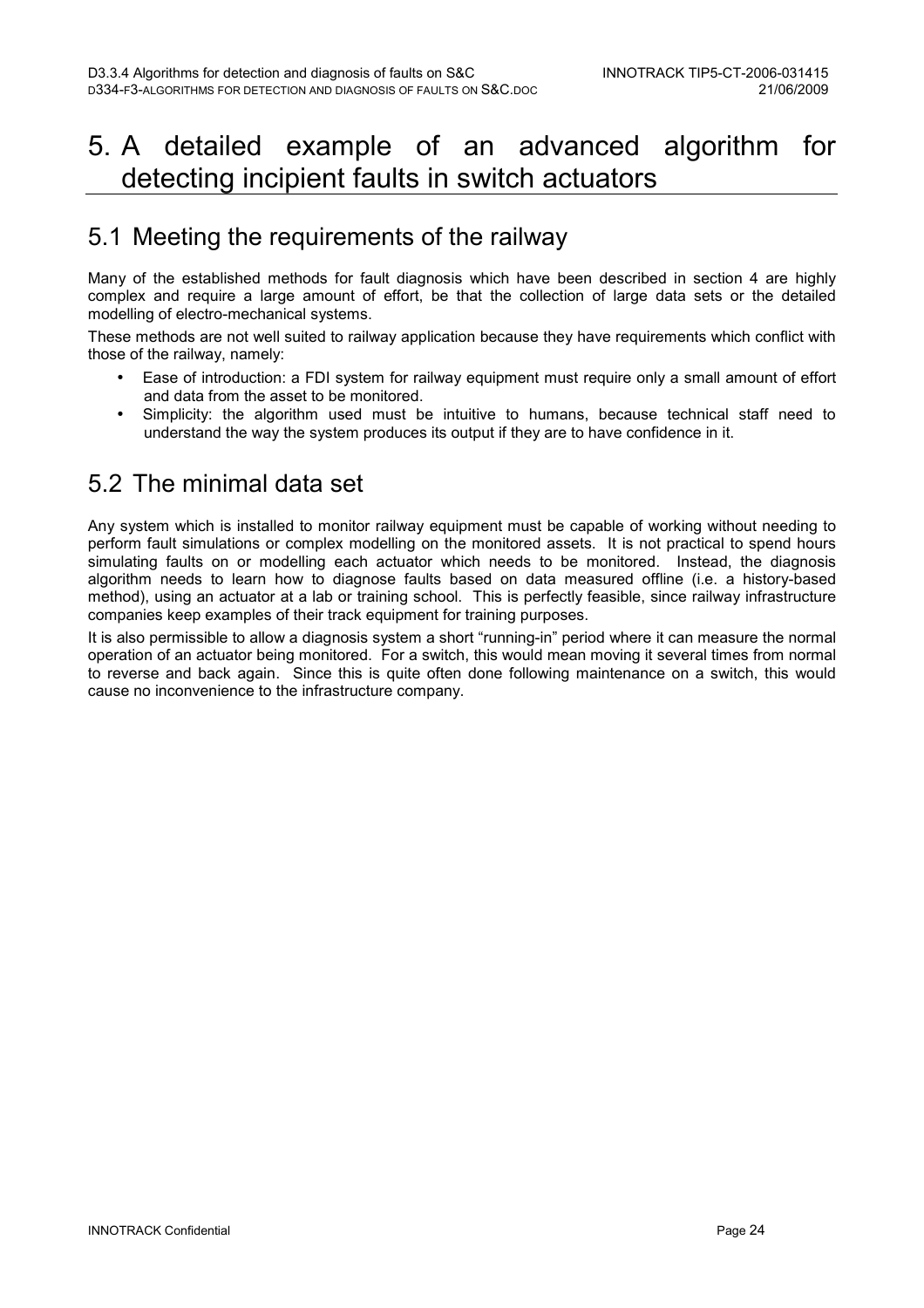These values must be converted from their absolute form (which is subject to performance variations) to a form which is valid for all actuator instances. This can be done by expressing the value as a percentage change from the fault-free average, or as a simple difference from the fault-free average. These conversions are the weak point of such an algorithm, but the results suggest that they are sufficient to get quite a positive response from a diagnosis system.

## 5.4 The resulting system

The result of the considerations described in the previous sections is a functional design for a system which uses the minimal data set and the data from each monitored throw of an actuator to calculate a confidence level for the presence of each fault.

Figure 14 shows the first level functionality of this system. Function 1 is performed once, when all the fault simulations have been completed. It performs QTA on the data, finds the common episodes and establishes rules on the values connected with those episodes.

Function 2 is performed every time the diagnosis system is installed on an actuator. The data from the actuator's "running-in" are used to find a baseline for performance. QTA is performed on the data and the absolute values connected with the common episodes are stored. When the actuator is in operation, QTA is performed on the measured data by function 3, and the values are converted into relative quantities using the fault free absolute values found by function 2. A subtractive method (as specified in equation (1), where

 $V_{rel}$  is the relative value for the current operation,  $V_{ff}$  is the fault-free absolute value and  $V_{cg}$  is the absolute value measured during the current operation) was the most effective approach attempted.



**Figure 14 - EFFBD showing level 1 of the proposed system**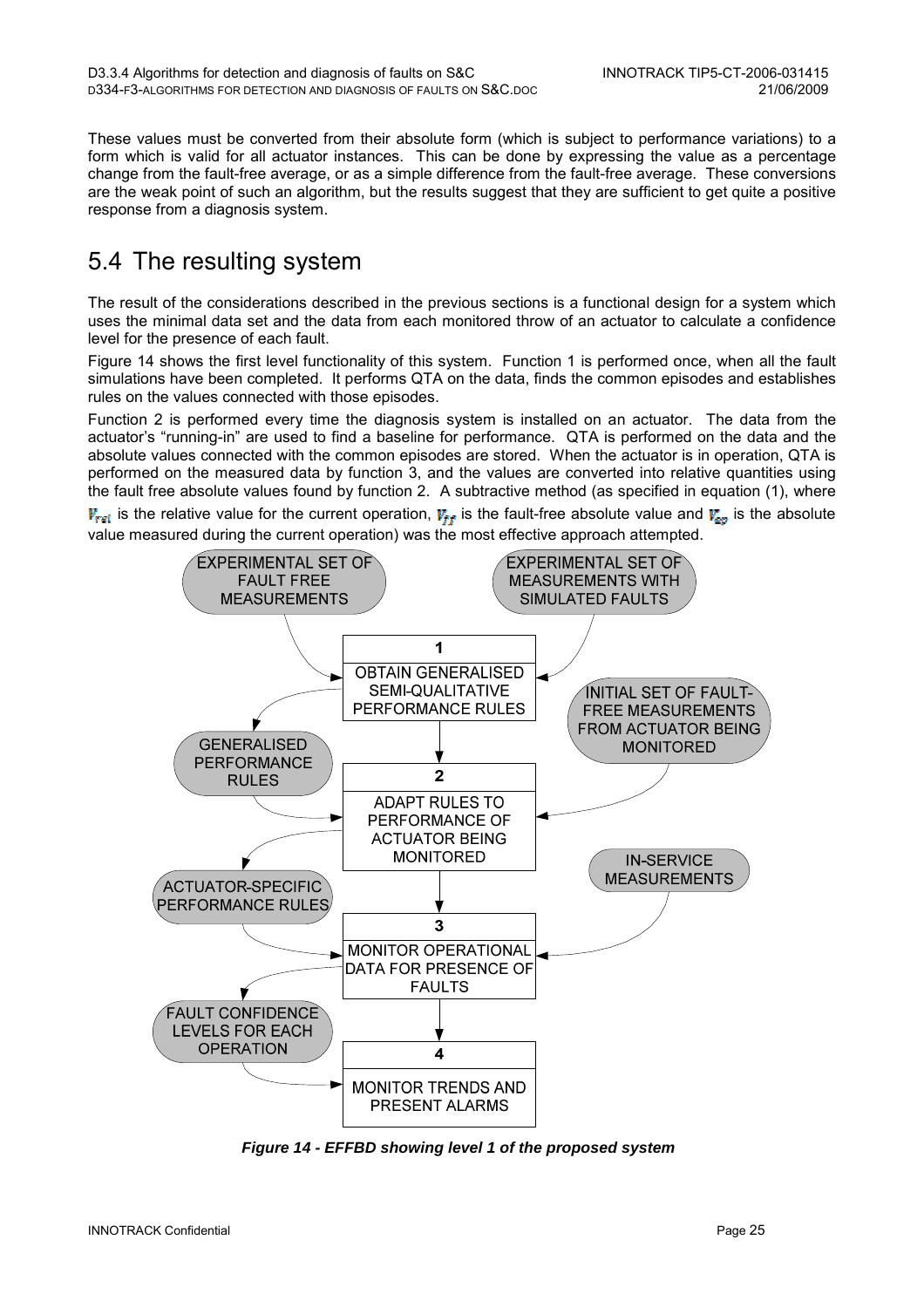$$
V_{rel} = V_{op} - V_{ff}
$$

**(1)** 

One important point to note is that the QTA method is sensitive to the scale of the trends it must analyse. Unfiltered data contains too many turning points to effectively isolate the trends of interest. For this reason, the data are filtered using an approximation of the Gaussian filter, implemented by successive applications of a local-averaging filter (a rectangular filtering function). This eliminates the high-frequency data, leaving a waveform which is a smooth set of curves which are consistent from one waveform to the next.

Figure 15 illustrates the effects of this filtering method. It may seem a little drastic, but the important trends will be affected in the same way by faults when viewed in the filtered waveform – but now, the system is not distracted by the smaller variations which mean less in terms of fault effects.



**Figure 15 - Comparison of unfiltered and filtered waveforms** 

### 5.5 QTA and rule base construction in detail

Figure 14 shows the top level of the system's functionality. This section will now focus on the contents of function 1 in that diagram. The establishment of the rule base is carried out in two stages, the first being a QTA of the test data set, as already mentioned. Figure 16 shows the lower-level functional flow of the QTA process.

The differentiated values (gradients) of the waveform are used in the process of classifying partitions. By comparing the starting gradient with the ending gradient for a partition, it is possible to determine what shape the curve is, between the two points. The partitioning interval is chosen such that it is smaller than the dynamics of the waveform, thereby preventing the system from missing important trends.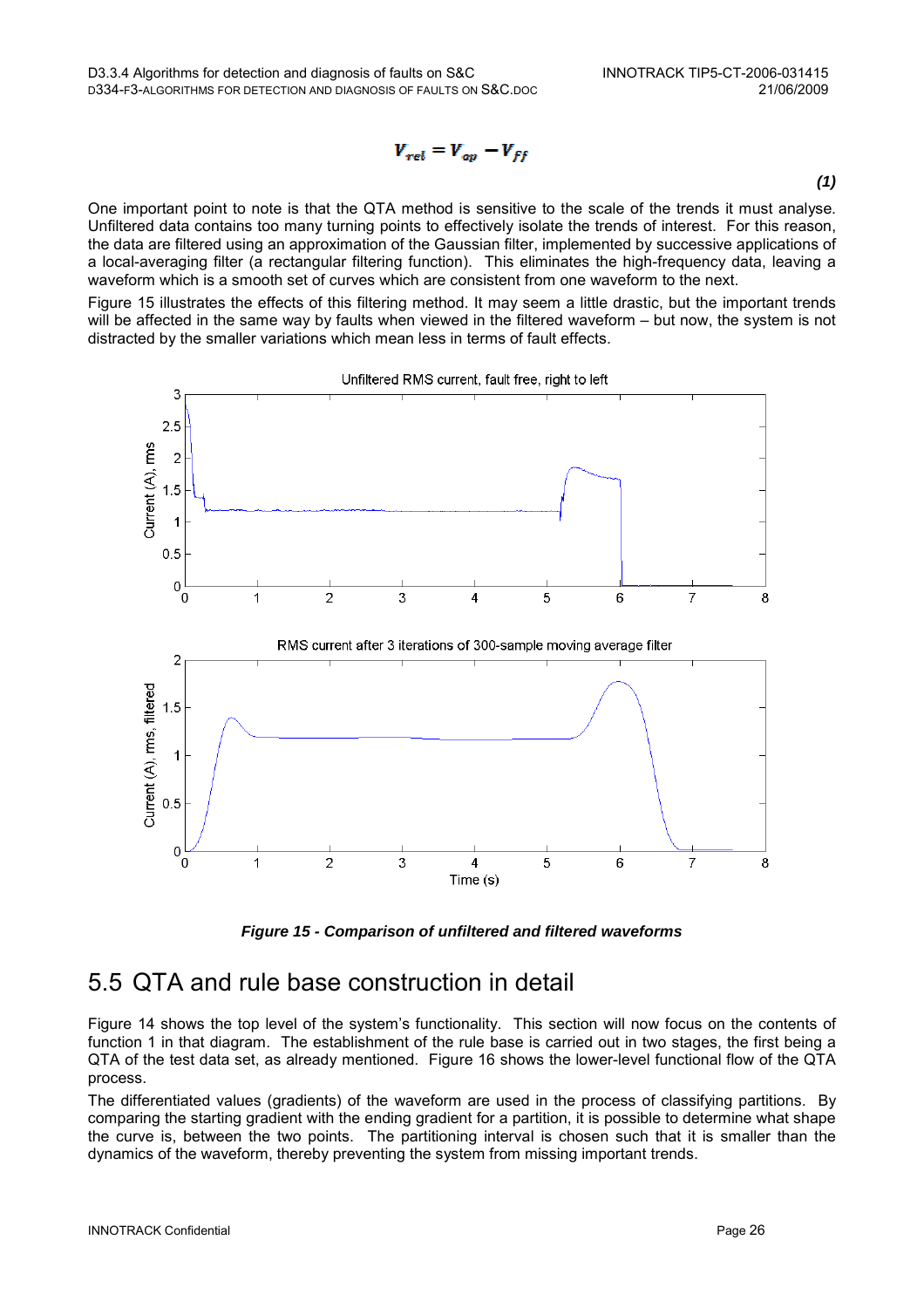

**Figure 16 - EFFBD illustrating the process of QTA for the establishment of rules**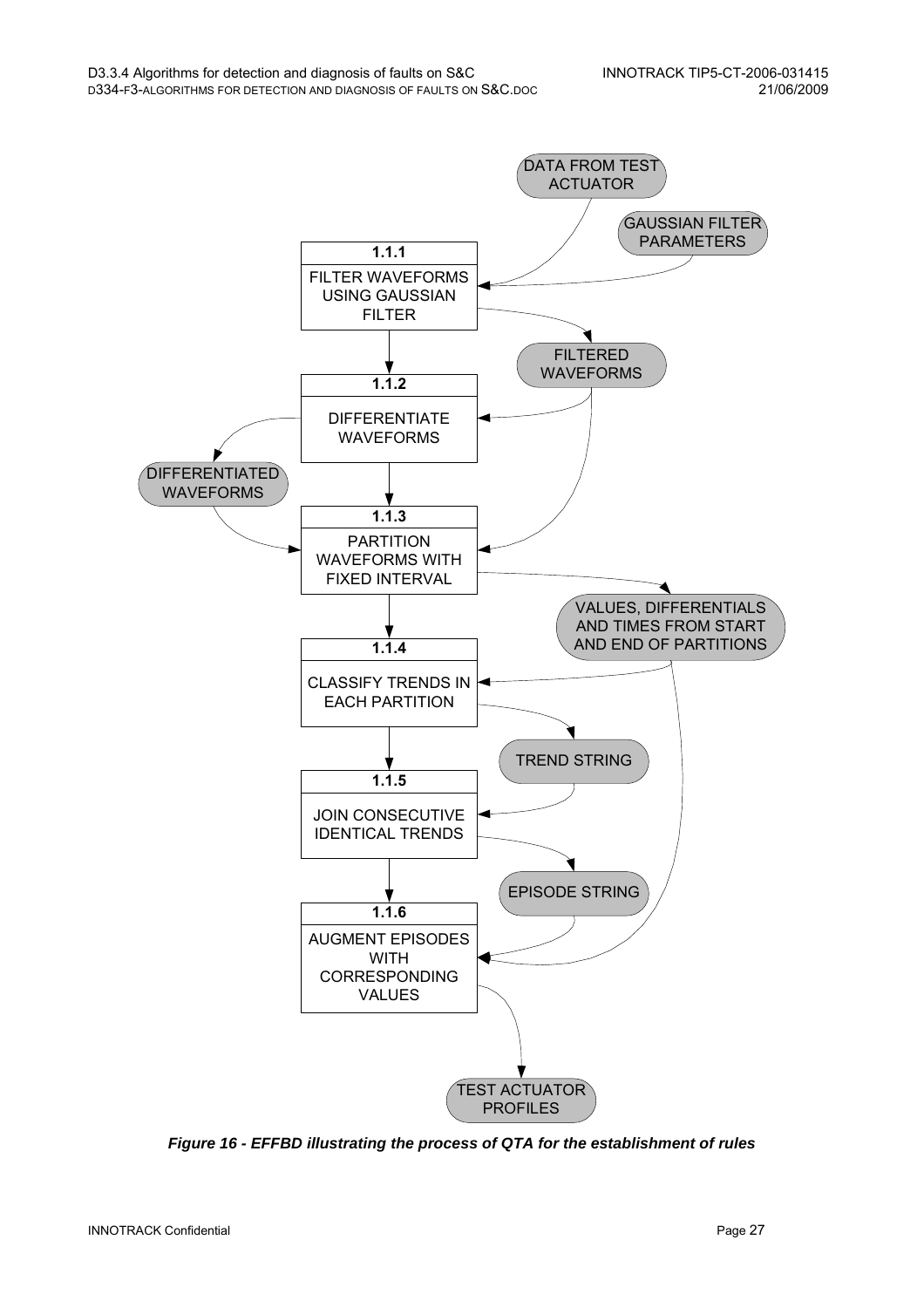

**Figure 17 - EFFBD illustrating the formation of rules**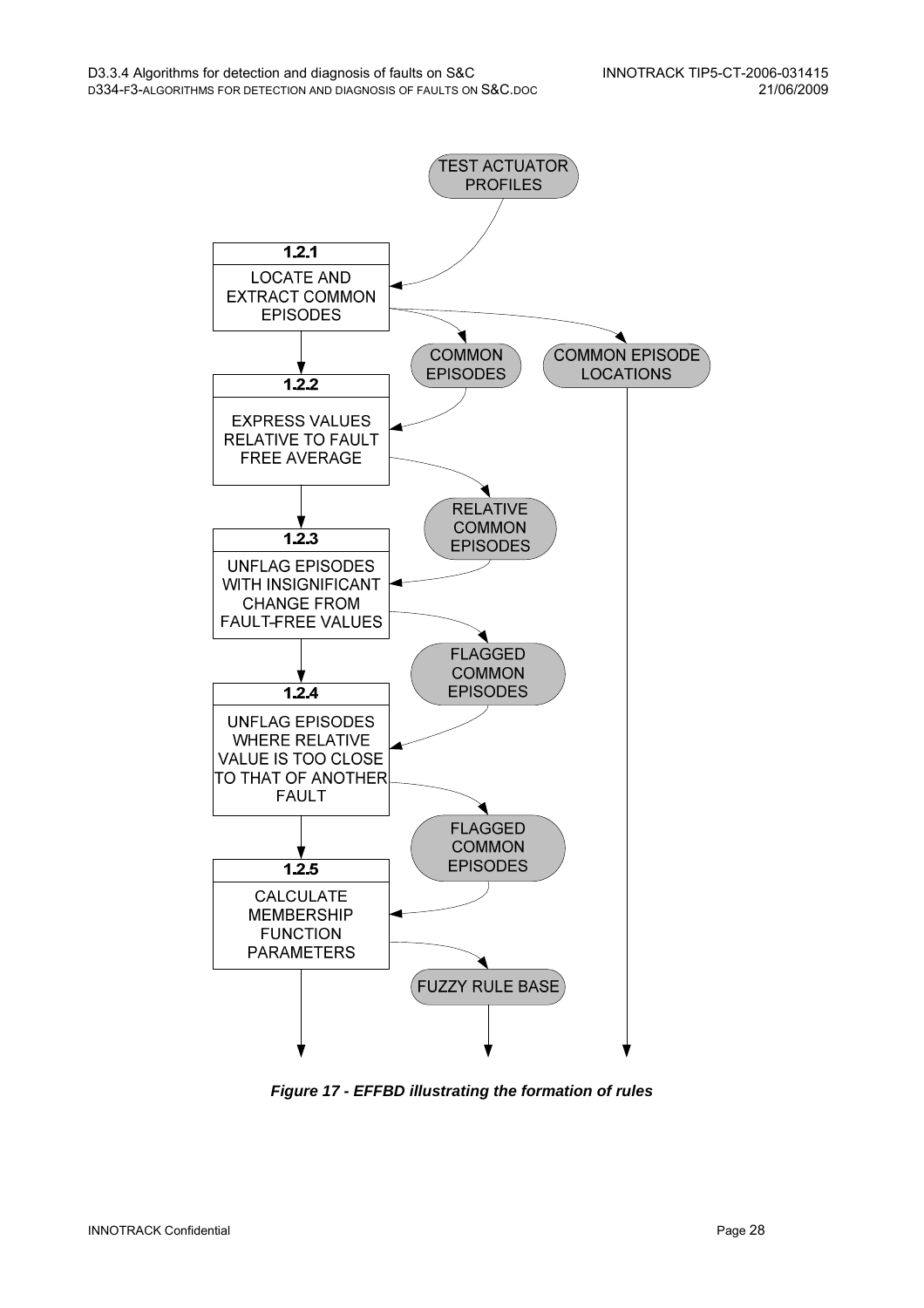The trend string consists of the qualitative states for each partition (i.e. the shape classification, written as a letter between A and I), the values of each filtered waveform at the start and end of the partition, and the time coordinates of the start and end of the partition.

When the trend string contains more than one partition which has the same shape, these are joined to form episodes. The episodes have the same format as the trends: containing qualitative state, start time, end time and the start and end values of the waveform. The episodes which make up a single waveform are called a profile.

The QTA is carried out separately for each variable measured.

Once a profile has been generated for each waveform in the test data set, the rules can be established. This process is illustrated in Figure 17. First, it is necessary to find the episodes which are common throughout the data set. This is important because the values in the episodes are compared to the values in the fault free set. This can only be done with episodes which are always present in the waveforms.

The values for each common episode are then converted from the absolute representation into a relative representation by taking the difference between the current value and the average value, for the same episode, under fault free conditions. A flag is added initially to each such value, signifying that it is suitable for rule formation.

Flags are then removed if the relative values are too small (i.e. too close to fault-free) and if they are too close to the relative value, for the same episode, from a different fault condition. These unflagging processes make the system stronger at diagnosing faults and at differentiating between them.

For each relative value which is still flagged, a fuzzy rule is created. Fuzzy rules represent the gradual transition from fault-free to faulty with a membership function which changes slowly from 0 to 1 as the fault becomes stronger.



**Figure 18 –** Π**-shaped membership functions** 

Figure 18 shows an example rule set for one particular quantity. The x-axis here is the straight difference between the current measured value and the fault-free average. Each fault condition has a membership function whose peak is at the value which was measured during fault simulation. If each fault is simulated to a point where any further adjustments cause the monitored asset to fail, then we can impose a decline in the membership function, once the peak value has been reached: we know that if this fault were present, the actuator would be about to fail – so if the variation continues to get further from fault-free, we know that this fault is not to blame, because it would have stopped the actuator from working.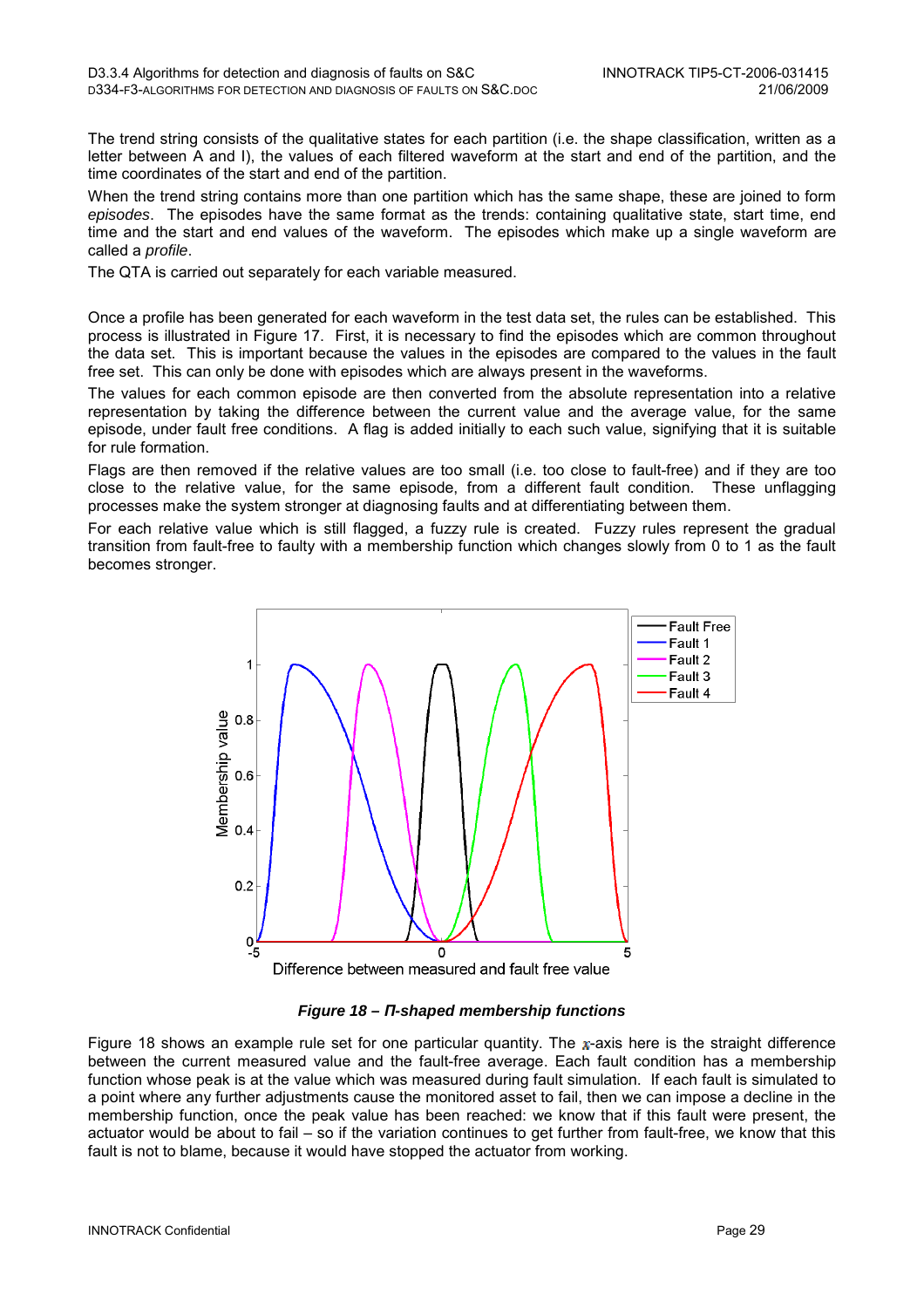By forming a number of these rules, working with different episodes in the waveform and different measured variables, a very strong diagnosis system can be built, impervious to the variations between machines and able to tell the difference between a wide range of faults, based on the changes to individual episodes in the measured data.

# 5.6 Diagnosis of faults

When the monitored actuator is in service, the key parameters are measured each time it operates. This produces waveforms which are subject to the same QTA as previously described. Function 3, the diagnosis function, finds the common episodes each time, and uses their relative values to evaluate the membership functions for each rule. The average membership is taken for the rules pertaining to each fault, producing a confidence level for each fault, for that operation. Over time, an increase in a fault's confidence value indicates that the presence of that fault is becoming more likely.



#### **Figure 19 - Ideal output of the fault diagnosis system**

Figure 19 shows the ideal output of the fault diagnosis system. Each row of graphs shows the confidence level for each possible fault, under the same simulated condition. The first row is the control. Subsequent rows show how the fault confidence level changes as a fault is introduced. Looking at row 2, the confidence level for the fault-free condition reduces as the fault increases in severity. Conversely, the confidence level for fault 1 increases. The confidence level for fault 2 remains very small, because that fault is not currently present in the actuator.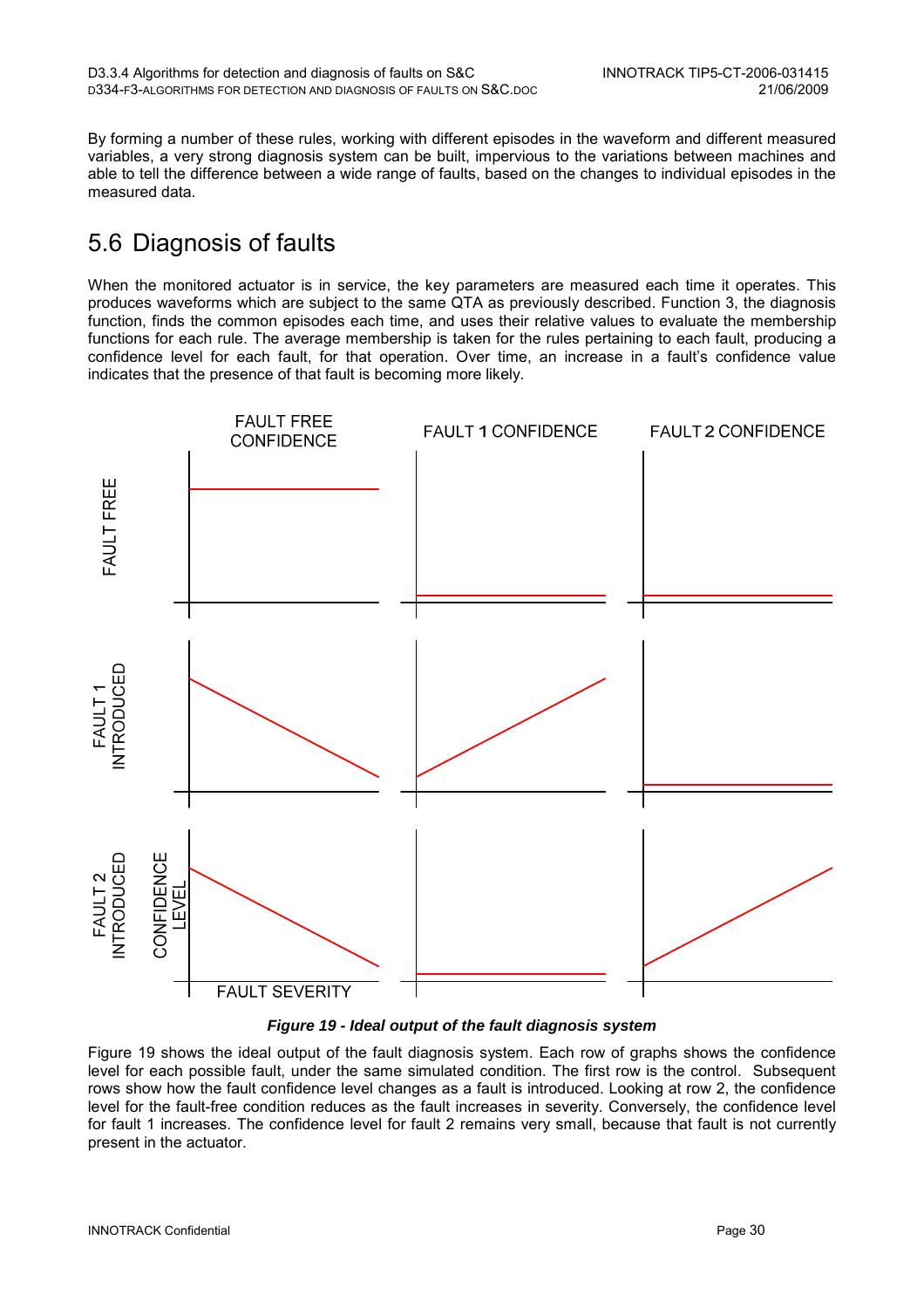

**Figure 20 - Output of the fault diagnosis algorithm for right to left throws**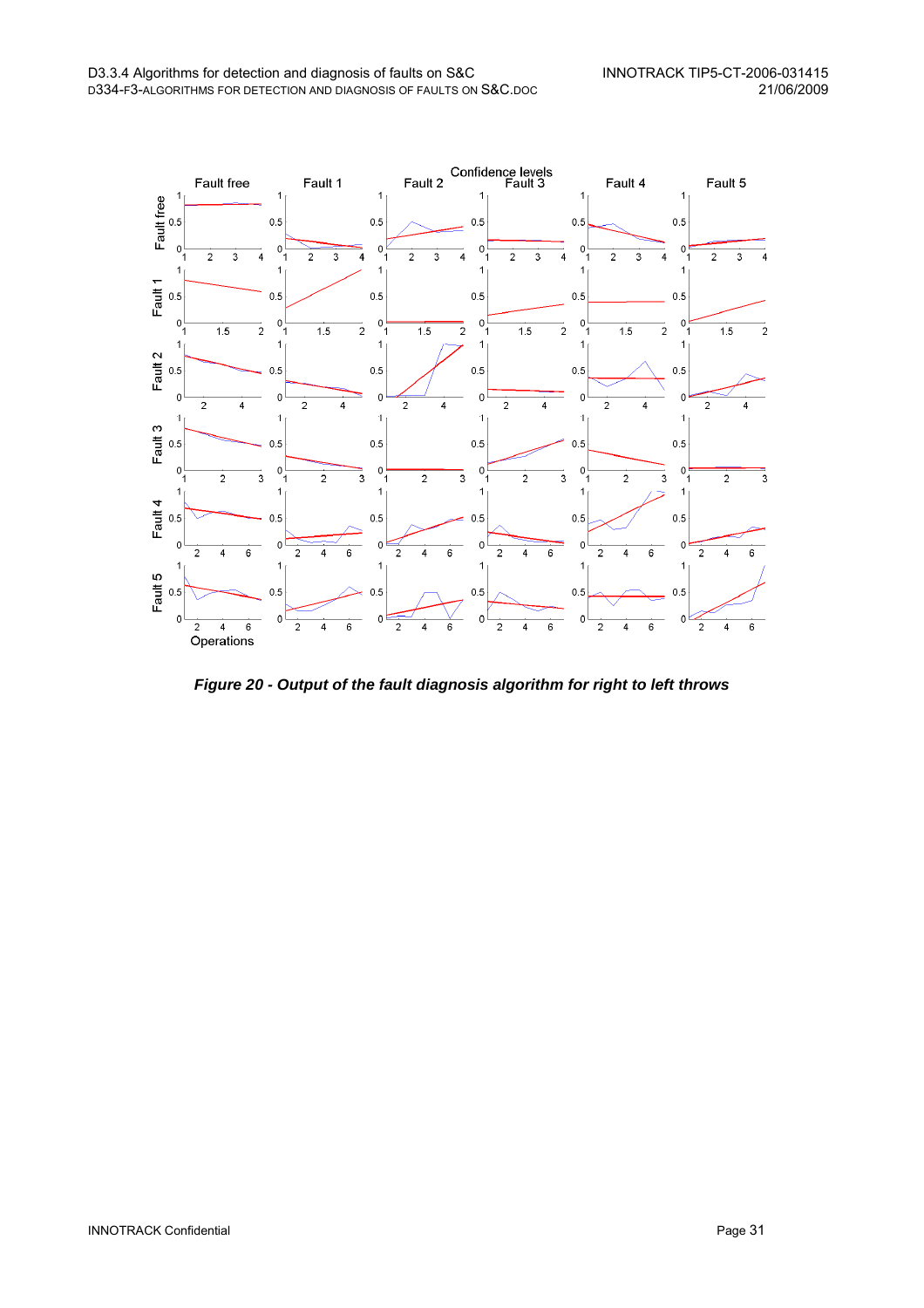

Figure 20 and Figure 21 show the output of the fault diagnosis algorithm for the data gathered at Berlin Ostbahnhof. The directions of operation are right-to-left and left-to-right respectively. The format of these graphs is identical to that of Figure 19: the rows are the confidence graphs for a particular fault simulation. Table 2 provides a description for the numbered faults in the graphs.

| Fault number | Description                              |
|--------------|------------------------------------------|
|              | Left-hand locking mechanism tightened    |
| 2            | Left-hand locking mechanism loosened     |
| 3            | Right-hand locking mechanism tightened   |
| 4            | Right-hand locking mechanism loosened    |
| 5            | Fulcrum point brought closer to actuator |

**Table 2 - Fault descriptions** 

As with the ideal graphs, these real results show a strong response by the system to a fault being introduced: all the graphs along the diagonal have a strong positive trend. In each case, the gradient of the trend for the fault being simulated is greater than the gradient of any other trend.

Faults 1 and 5 appear to correlate quite closely. This suggests that the symptoms of these faults are quite similar, although one is a different scale to the other. The use of variable gradients in the membership functions has allowed rules to be created for each of these faults separately, despite the effects being quite similar. The symptom of each of these faults is an increase in the force towards the end of the throw, so it is not surprising that they correlate well.

These results are promising but they do not tell the full story. In order to be completely satisfactory, more data would need to be obtained, from another S700K switch, so that the rules could be used in their full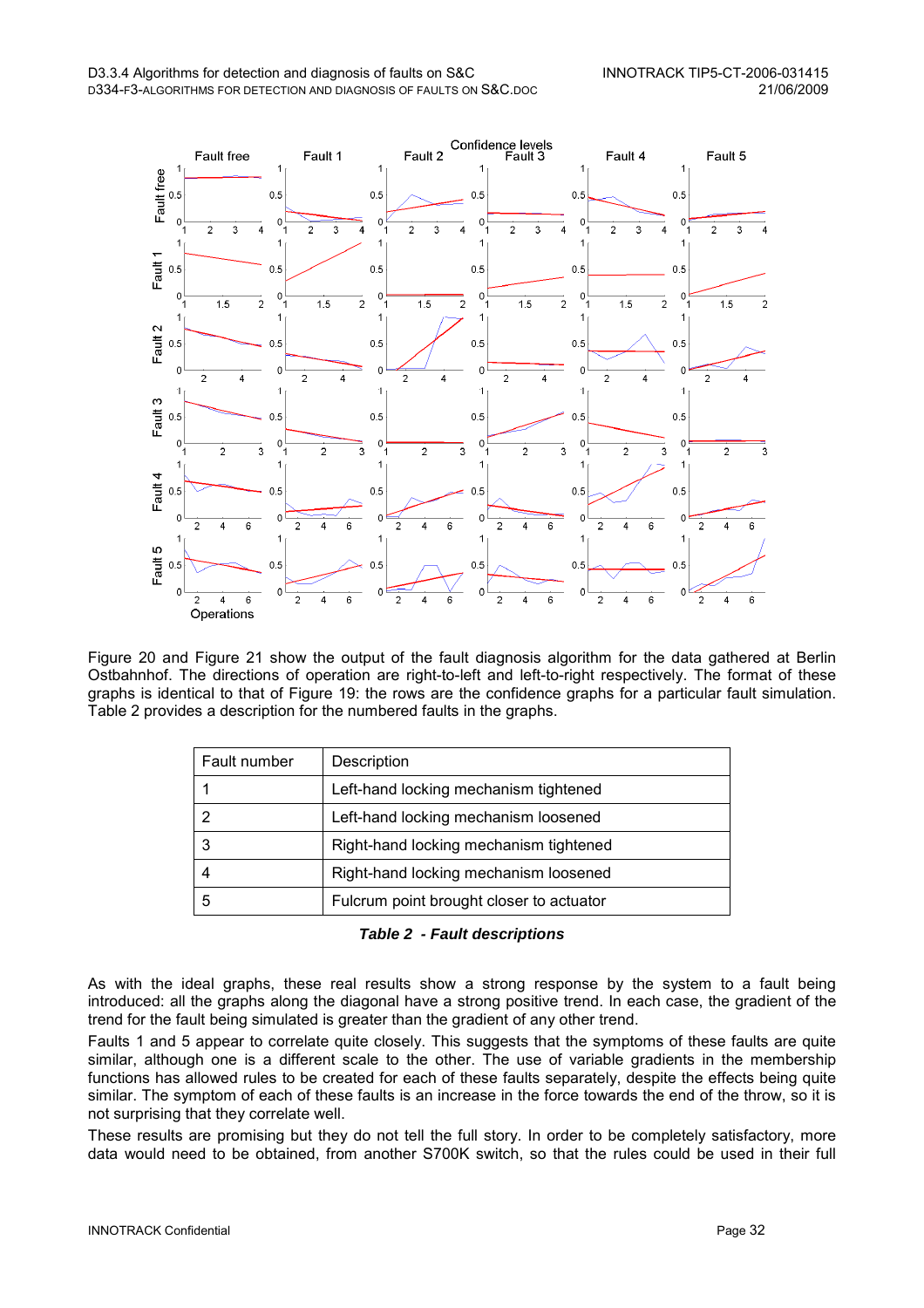capacity on an actuator which was not used for the fault simulations. This would prove that it is possible to establish rules on only one instance of an actuator, and apply them across a wide asset base of similar actuators, which could number in the thousands.



**Figure 21 - Output of the fault diagnosis algorithm for left to right throws** 

## 5.7 Achieving a practical solution

It should be noted that this algorithm is not, in its present state, a practical solution for condition monitoring. There are certain problems which need to be overcome, not least of which is the weak point in the method: the use of differences between fault free and measured values to evaluate fault memberships. This method works best when the actuator used to create the rules is of a similar size and condition to the monitored actuator.

One solution to this might be to categorise switches of differing lengths as individual "actuator" types – establishing rules independently on each. Since switches of varying lengths exist in training schools, this is not an impossible solution. However, it does not address the problem completely.

The key, then, is to find a more effective way of achieving a value for "relative performance" which translates better between different instances of an actuator. However, the results presented here show that the qualitative trend analysis approach is effective as a framework for a more intelligent monitoring system.

Another point to note is that this algorithm ought to be used as one part of an integrated, larger system which takes advantage of the capabilities of monitoring approaches already in use. Some faults can be detected with very simple systems and there is no need to then overlay this algorithm on those faults, unless it can be demonstrated that it is more accurate or effective.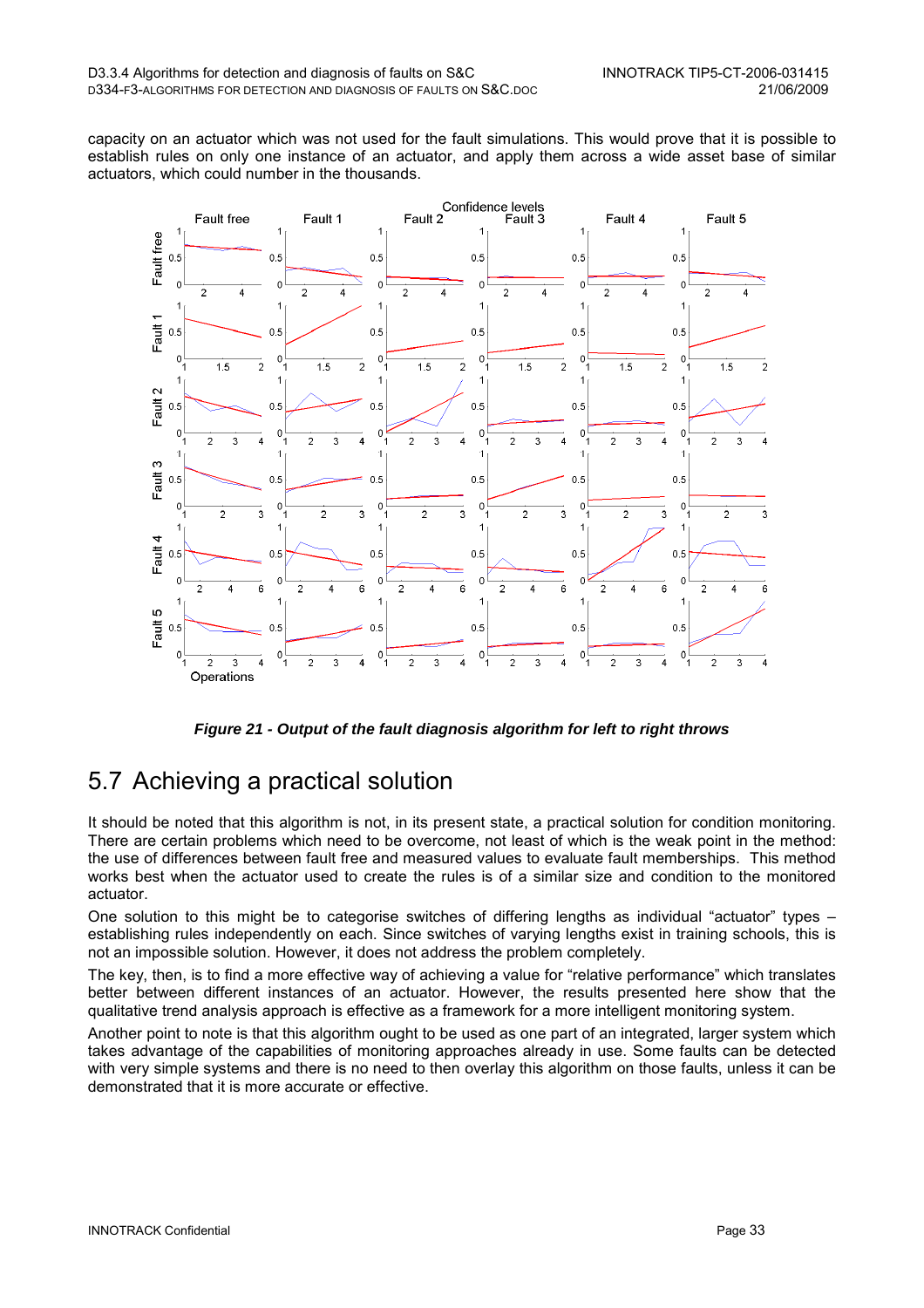# 6. Conclusions

This report has presented the results of in-depth research into switch actuator condition monitoring. It is fair to conclude that there are dozens, if not hundreds, of perfectly valid advanced methods which can be used to diagnose the condition of a switch actuator, but most of them result in requirements such as large amounts of data, intensive mathematical modelling or a very advanced understanding on the part of the user. This does not mean that they cannot be used, however, and it is certain that elements of the complex methods reviewed in this report can and should be evaluated for further use. This is especially true of centralised condition monitoring systems, where data are collected at the switch site but then sent to a server to be analysed centrally. Here, complex algorithms and the attentions of highly-qualified staff are not impractical to implement.

However, this report also presents a possible solution which is based wholly on the requirements of the rail industry: for a system which requires minimal input data and analyses it in a similar fashion to how a human would – making it easier for technicians to understand the output.

There remains much work to be done in this field. So far, railway condition monitoring manufacturers have focused on providing simple, robust systems for field deployment. Effort now should be directed towards taking concepts such as the one presented here and developing them into practical solutions which can be implemented on the railway. This does not negate the work done towards providing the simple equipment – with some careful design, the complex analysis should be able to run as an extra layer to the capability which has already been provided.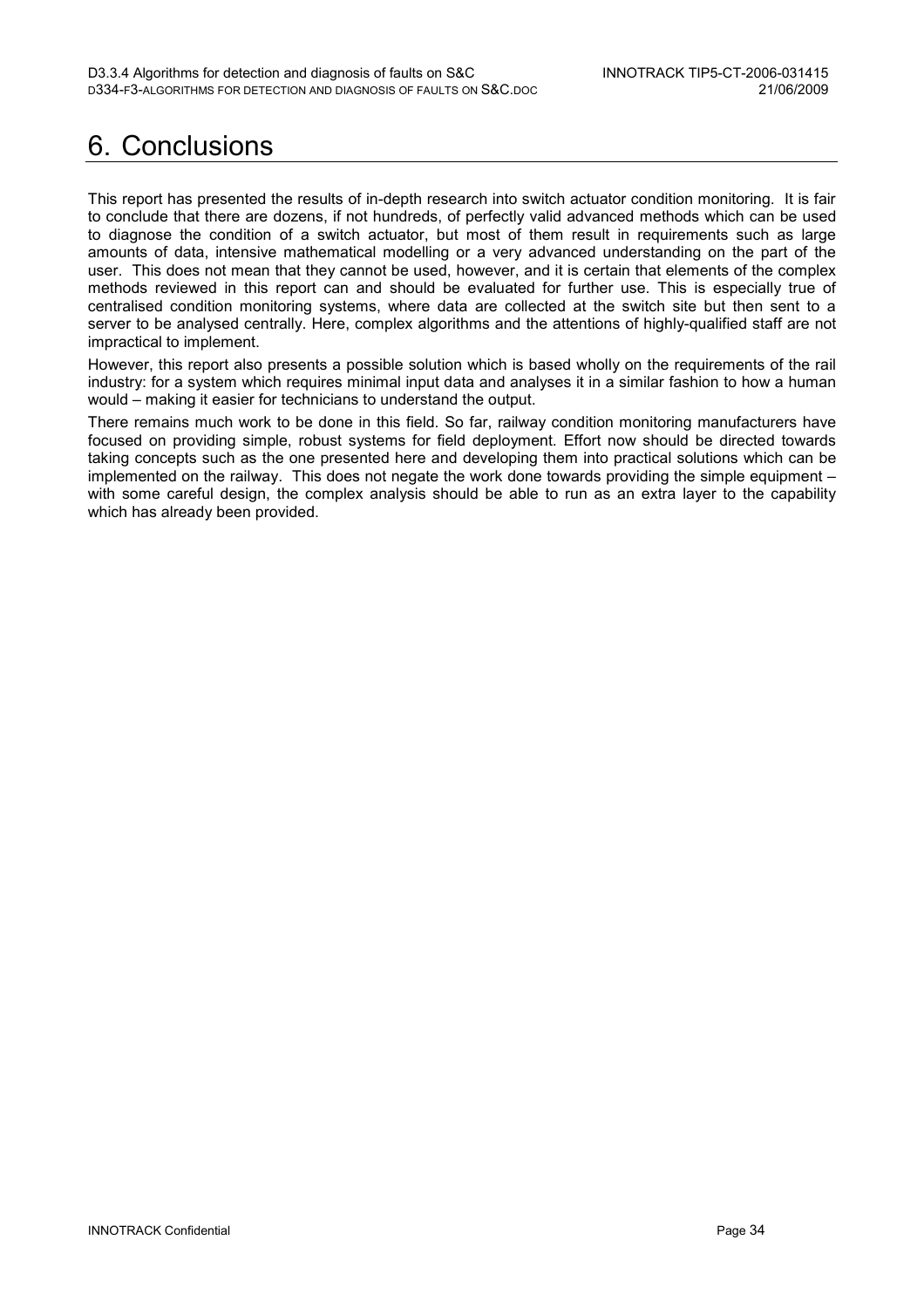



**Figure 23 - Fault free data, throwing left to right**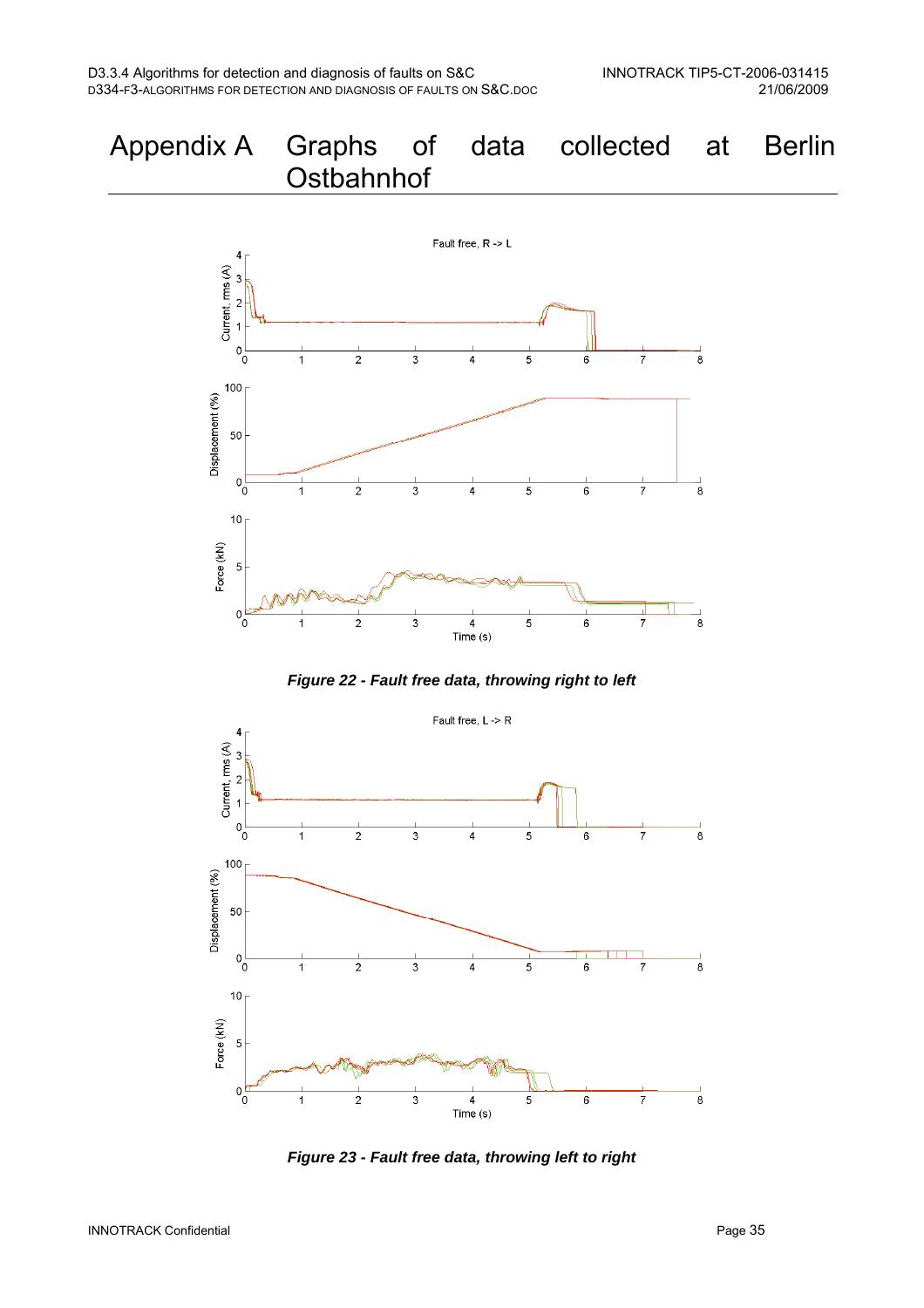

**Figure 24 - left hand locking mechanism tightened, throwing right to left** 



**Figure 25 - left hand locking mechanism tightened, throwing left to right**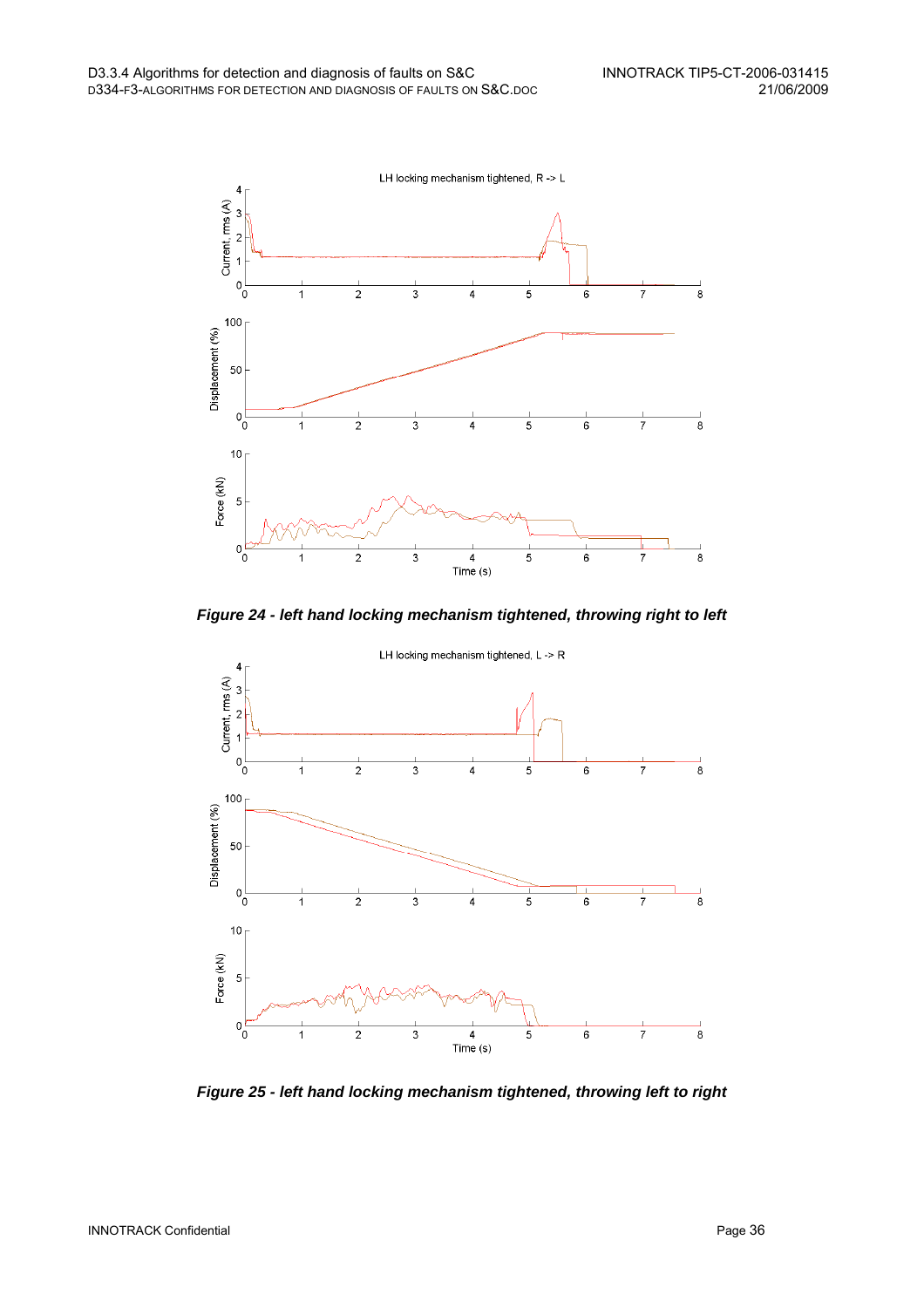

**Figure 26 - left hand locking mechanism loosened, throwing right to left** 



**Figure 27 - left hand locking mechanism loosened, throwing left to right**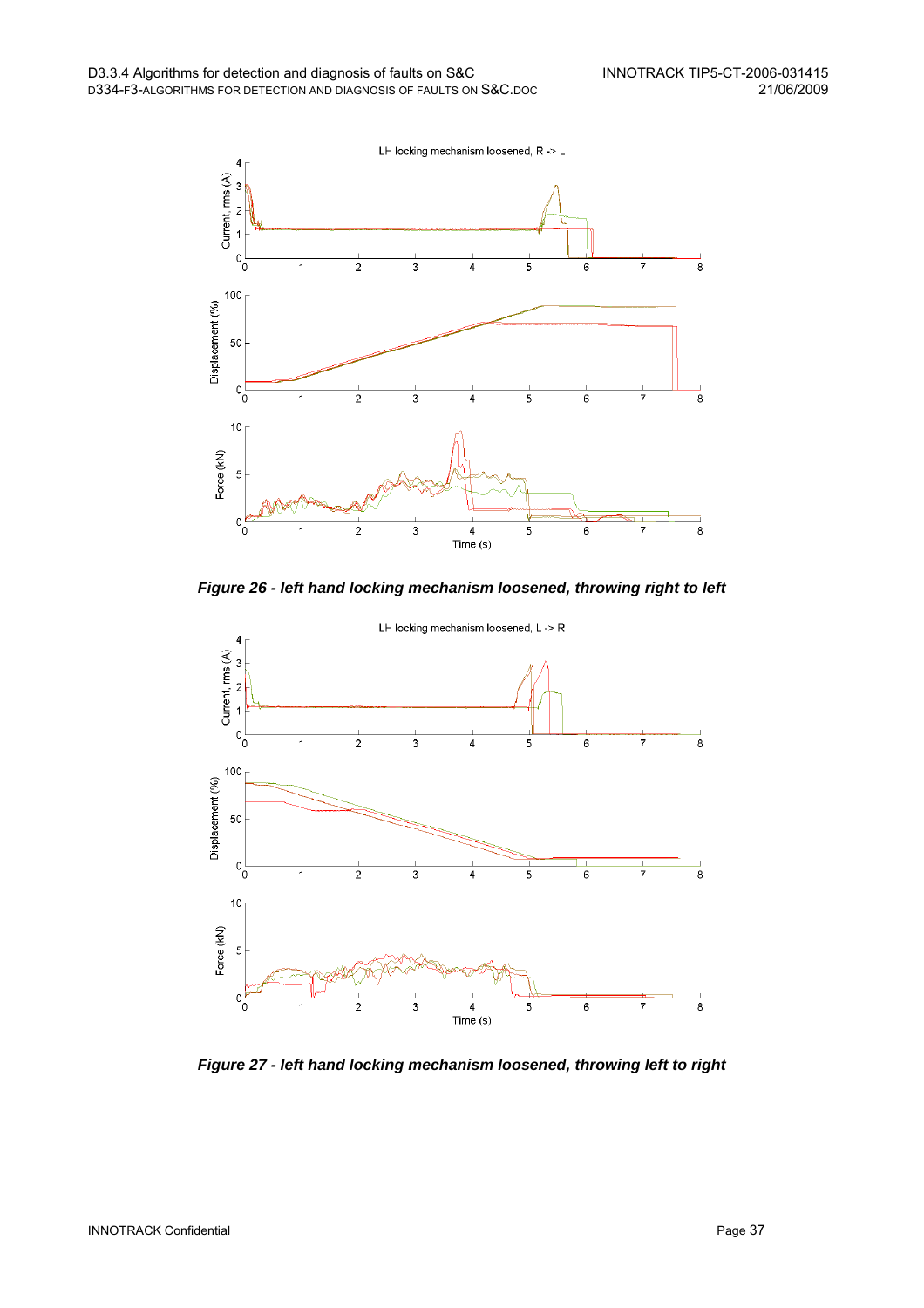

**Figure 28 - right hand locking mechanism tightened, throwing right to left** 



**Figure 29 - right hand locking mechanism tightened, throwing left to right**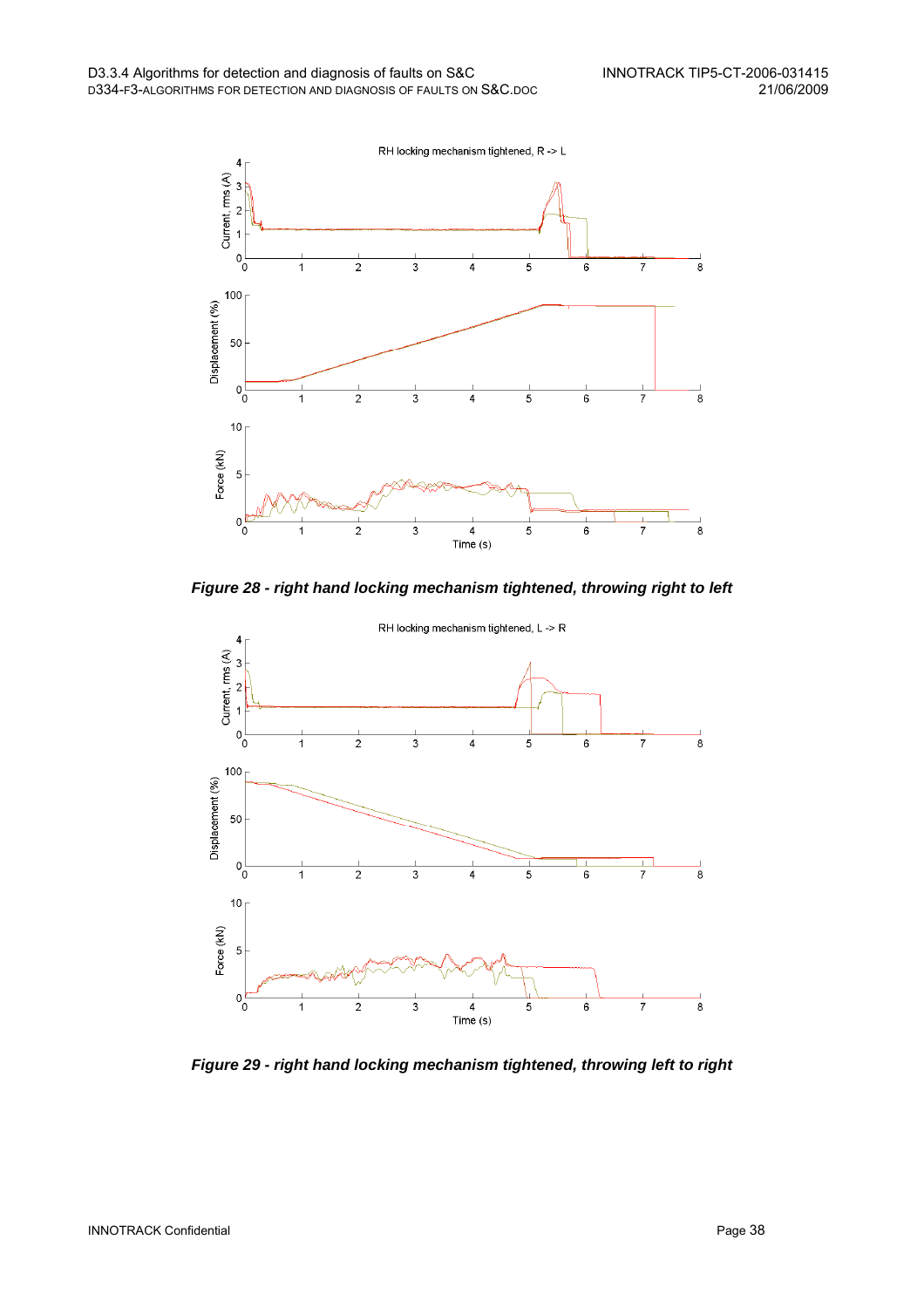

**Figure 30 - right hand locking mechanism loosened, throwing right to left** 



**Figure 31 - right hand locking mechanism loosened, throwing left to right**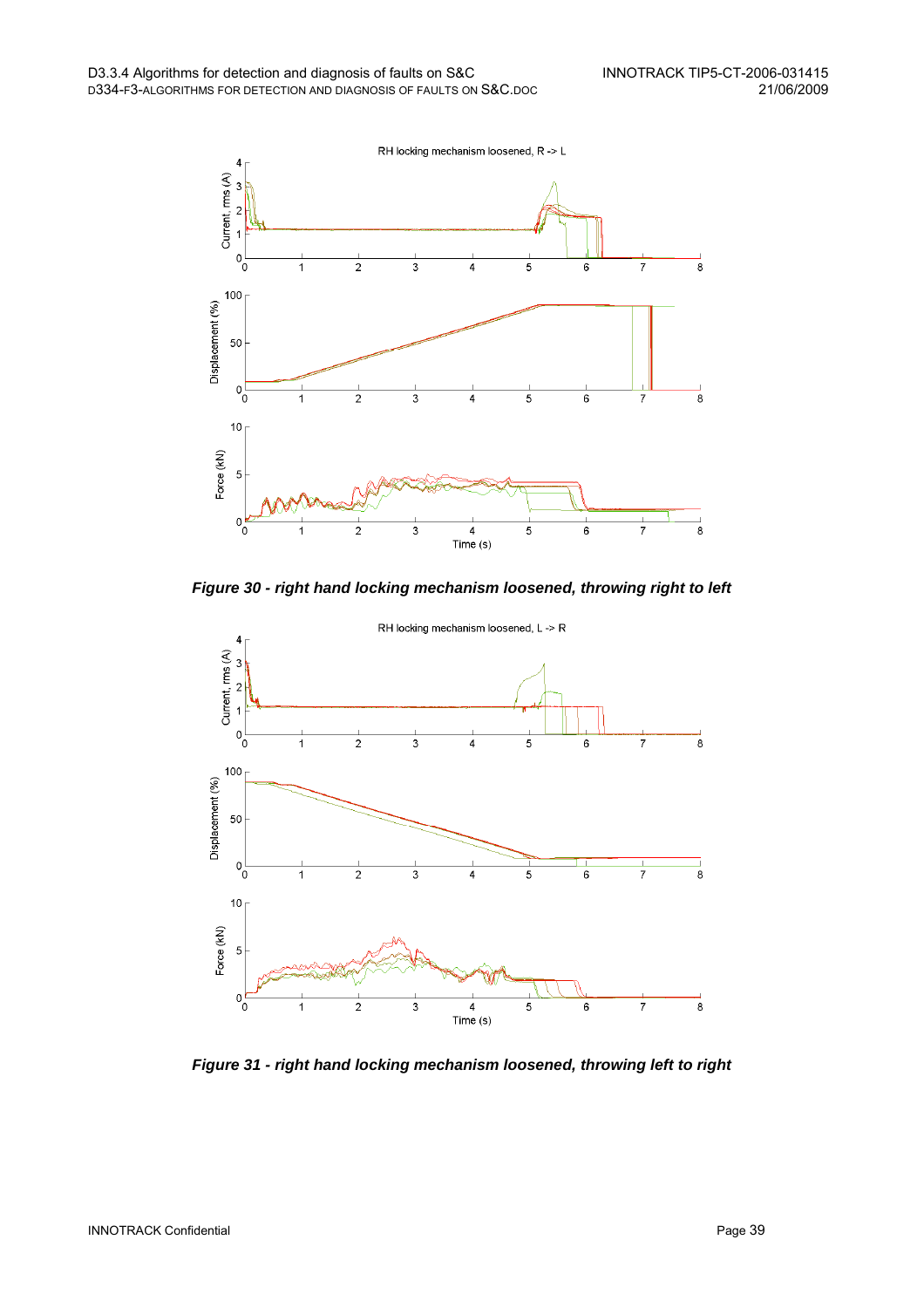

**Figure 32 - left hand fulcrum point changed, throwing right to left** 



**Figure 33 - right hand fulcrum point changed, throwing left to right**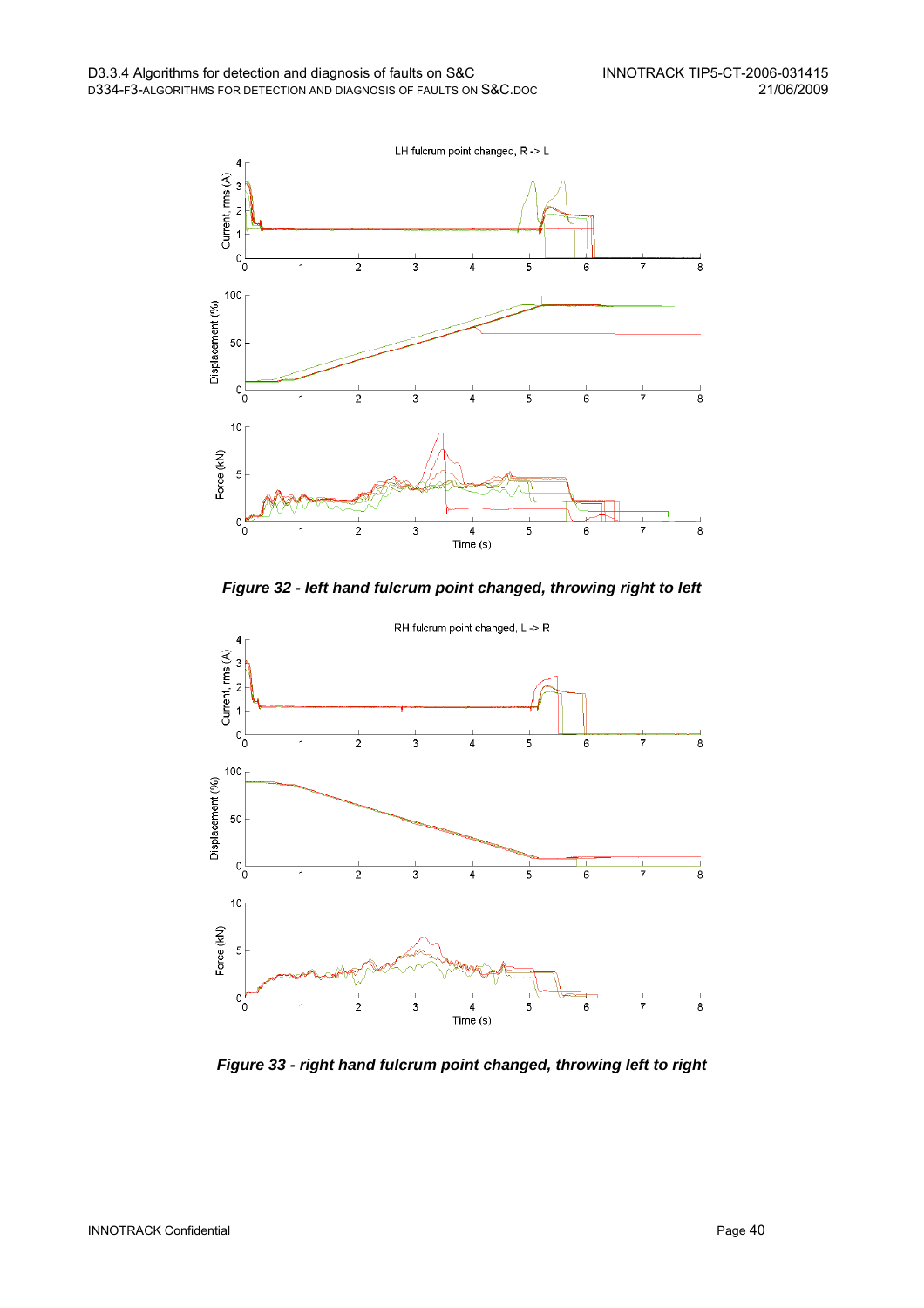# References

1. A review of process fault detection and diagnosis; Part I: Quantitative model-based methods. **Venkatasubramanian, Venkat, et al.** s.l. : Elsevier, 2003, Computers & Chemical Engineering, Vol. 27, pp. 293-311.

2. Application of a model-based fault detection and diagnosis using parameter estimation and fuzzy inference to a DC servomotor. **Abidin, M Shukri Zainal, et al.** 2002. Proceedings of the 2002 IEEE International Symposium on Intelligent Control. pp. 783-788.

3. A robustness study of model-based fault diagnosis for jet engine systems. **Patton, Ron and Chen, J.** 1992. Proceedings of 1st IEEE Conference on Control Applications. pp. 871-876.

4. Fault detection and diagnosis in turbine engines using fuzzy logic. **Gayme, Dennice, et al.** 2003. NAFIPS 2003: 22nd International Conference of the North American Fuzzy Information Processing Society. pp. 341- 346.

5. Fault diagnosis in dynamic systems using analytical and knowledge-based redundancy: a survey and some new results. **Frank, Paul M.** 3, 1990, Automatica, Vol. 26, pp. 459-474.

6. Fault detection based on adaptive parity equations and single parameter tracking. **Höfling, T and Isermann, Rolf.** 10, 1996, Control Engineering Practice, Vol. 4, pp. 1361-1369.

7. Generating directional residuals with dynamic parity relations. **Gertler, Janos J and Monajemy, Ramin.** 4, 1995, Automatica, Vol. 31, pp. 627-635.

8. The dedicated observer approach to instrument failure detection. **Clark, R N.** 1979. Proceedings of the18th IEEE Conference on Decision and Control inc. the Symposium on Adaptive Processes. Vol. 18, pp. 237-241.

9. Closed-loop fault diagnosis based on a nonlinear process model and automatic fuzzy rule generation. **Ballé, Peter and Füssel, Dominik.** 2000, Engineering Applications of Artificial Intelligence, Vol. 13, pp. 695- 704.

10. Incipient fault diagnosis of dynamical systems using online approximators. **Demetriou, Michael A and Polycarpou, Marios M.** 11, 1998, IEEE Transactions on Automatic Control, Vol. 43, pp. 1612-1617.

11. **Travé-Massuyès, Louise and Milne, Robert.** Gas-turbine condition monitoring using qualitative modelbased diagnostics. IEEE Expert. 1997, pp. 22-31.

12. Qualitative modelling of continuous-variable systems by means of non-deterministic automata. **Lunze, Jan.** 1, 1992, Intelligent Systems Engineering, Vol. 1, pp. 22-30.

13. Observation of qualitative states by means of a qualitative model. **Lichtenberg, G and Lunze, Jan.** 6, 1997, International Journal of Control, Vol. 66, pp. 885-903.

14. Diagnosis of transient faults in quantised systems. **Schiller, Frank, Schröder, Jochen and Lunze, Jan.** 2001, Engineering Applications of Artificial Intelligence, Vol. 14, pp. 519-536.

15. Deterministic discrete-event representations of linear continuous-variable systems. **Lunze, Jan, Nixdorf, B and Schröder, Jochen.** 199, Automatica, Vol. 35, pp. 395-406.

16. Diagnosis of quantized systems based on a timed discrete-event model. **Lunze, Jan.** 3, 2000, IEEE Transactions on Systems, Man and Cybernetics, Vol. 30.

17. Structured fault-detection and diagnosis using finite state-automaton. **Ramkumar, K B, et al.** 1998. Proceedings of the 24th Annual Conference of the IEEE Industrial Electronics Society. Vol. 3, pp. 1667- 1672.

18. An algorithm for diagnosis of system failures in the chemical process. **Iri, M, et al.** 1979, Computers and Chemical Engineering, Vol. 3, pp. 489-493.

19. Fault diagnosis, direct graphs, and fuzzy logic. **Tarifa, Enrique A and Scenna, Nicolás J.** 1997, Computers and Chemical Engineering, Vol. 21, pp. S649-S654.

20. **Forbus, Kenneth D.** Qualitative physics: past, present and future. Exploring artificial intelligence. s.l. : Morgan Kaufmann Publishers Inc., 1988, 7, pp. 239-296.

21. A qualitative physics based on confluences. **de Kleer, J and Brown, J S.** 1984, Artificial Intelligence, Vol. 24, pp. 7-83.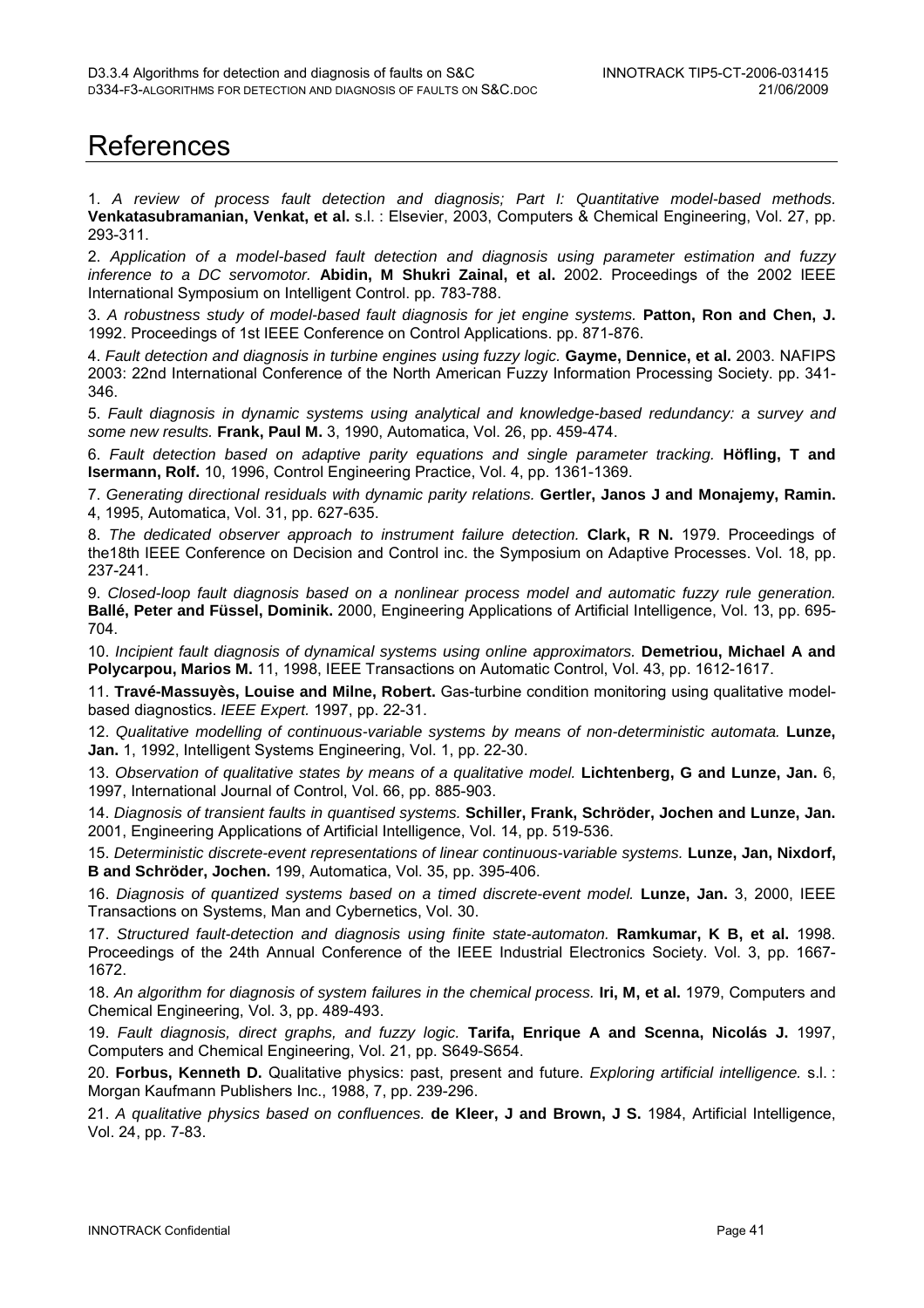22. On-line hazard aversion and fault diagnosis in chemical processes: the digraph + fault tree method. **Ulerich, Nancy H and Powers, Gary J.** 2, 1988, IEEE Transactions on Reliability, Vol. 37, pp. 171-177.

23. A review of process fault detection and diagnosis, part II: Qualitative model-based methods. **Venkatasubramanian, Venkat, Rengaswamy, Raghunathan and Kavuri, Surya N.** 2003, Computers and Chemical Engineering, Vol. 27, pp. 313-326.

24. Narrowing diagnostic focus using functional decomposition. **Finch, F E and Kramer, M A.** 1, 1988, AIChE Journal, Vol. 34, pp. 25-36.

25. A review of process fault detection and diagnosis, part III: Process history based methods. **Venkatasubramanian, Venkat, et al.** 2003, Computers and Chemical Engineering, Vol. 27, pp. 327-346.

26. Face recognition using kernel Principal Component Analysis. **Kim, Kwang In, Jung, Keechul and Kim, Hang Joon.** 2, 2002, IEEE Signal Processing Letters, Vol. 9, pp. 40-42.

27. Two-dimensional PCA: A new approach to appearance based face representation and recognition. **Yang, Jian, et al.** 1, 2004, IEEE Transactions on Pattern Analysis and Machine Intelligence, Vol. 26, pp. 131-137.

28. A feature extraction technique based on Principal Component Analysis for pulsed eddy current NDT. **Sophian, Ali, et al.** 2003, NDT&E International, Vol. 36, pp. 37-41.

29. Prediction of spalling on a ball bearing by applying the discrete wavelet trasform to vibration signals. **Mori, K, et al.** 1996, Wear, Vol. 195, pp. 162-168.

30. Cluster-based feature extraction and data fusion in the wavelet domain. **Sveinsson, Johannes R, Ulfarsson, Magnus Orn and Benediktsson, Jon Atli.** 2001. IEEE International Geoscience and Remote Sensing Symposium. Vol. 2, pp. 867-869.

31. Optimising the application of the Hough transform for automatic feature extraction from geoscientific images. **Fitton, N C and Cox, S J D.** 10, 1998, Computers & Geosciences, Vol. 24, pp. 933-951.

32. Fuzzy wavelet packet based feature extraction method and its application to biomedical signal classification. **Li, Dequiang, Pedrycz, Witold and Pizzi, Nicolino J.** 6, 2005, IEEE Transactions on Biomedical Engineering, Vol. 52, pp. 1132-1139.

33. Feature extraction from wavelet coefficients for pattern recognition tasks. **Pittner, Stefan and Kamarthi, Sagar V.** 1, 1999, IEEE Transactions on Pattern Analysis and Machine Intelligence, Vol. 21, pp. 83-88.

34. Wavelet packet feature extraction for vibration monitoring. **Yen, Gary G and Lin, Kou-Chung.** 3, 2000, IEEE Transactions on Industrial Electronics, Vol. 47, pp. 650-667.

35. Artificial neural networks: fundamentals, computing, design and application. **Basheer, I A and Hajmeer, M.** 2000, Journal of Microbiological Methods, Vol. 43, pp. 3-31.

36. Condition assessment of power transformers using genetic-based neural networks. **Huang, Y-C.** 1, 2003, IEE Proceedings on Science, Measurement and Technology, Vol. 150, pp. 19-24.

37. Neural network based fault detection in robotic manipulators. **Vemuri, A T, Polykarpou, M M and Diakourtis, S A.** 2, 1998, IEEE Transactions on Robotics and Automation, Vol. 14.

38. Representation of process trends - Part I: A formal representation framework. **Cheung, J T-Y and Stephanopoulos, G.** 4/5, 1990, Computers and Chemical Engineering, Vol. 14, pp. 495-510.

39. Representation of process trends - Part II: The problem of scale and qualitative scaling. **Cheung, J T-Y and Stephanopoulos, G.** 4/5, 1990, Computers and Chemical Engineering, Vol. 14, pp. 511-539.

40. Representation of process trends - Part III: Multiscale extraction of trends from process data. **Bakshi, B R and Stephanopoulos, G.** 4, 1994, Computers and Chemical Engineering, Vol. 18, pp. 267-302.

41. Representation of process trends - Part IV: Induction of real-time patterns from operating data for diagnosis and supervisory control. **Bakshi, B R and Stephanopoulos, G.** 4, 1994, Computers and Chemical Engineering, Vol. 18, pp. 303-332.

42. A systems approach to fault detection and diagnosis for condition-based maintenance. **Silmon-Monerri, Joseph Alan and Roberts, Clive.** 2006. Proceedings of the 1st IET International Conference on Railway Condition Monitoring.

43. SQFDiag: Semiquantitative model-based fault monitoring and diagnosis via episodic fuzzy rules. **Özyurt, Ibrahim Burak, Hall, Lawrence O and Sunol, Aydin K.** 3, 1999, IEEE Transactions on Systems, Man and Cybernetics - Part A: Systems and Humans, Vol. 29, pp. 294-306.